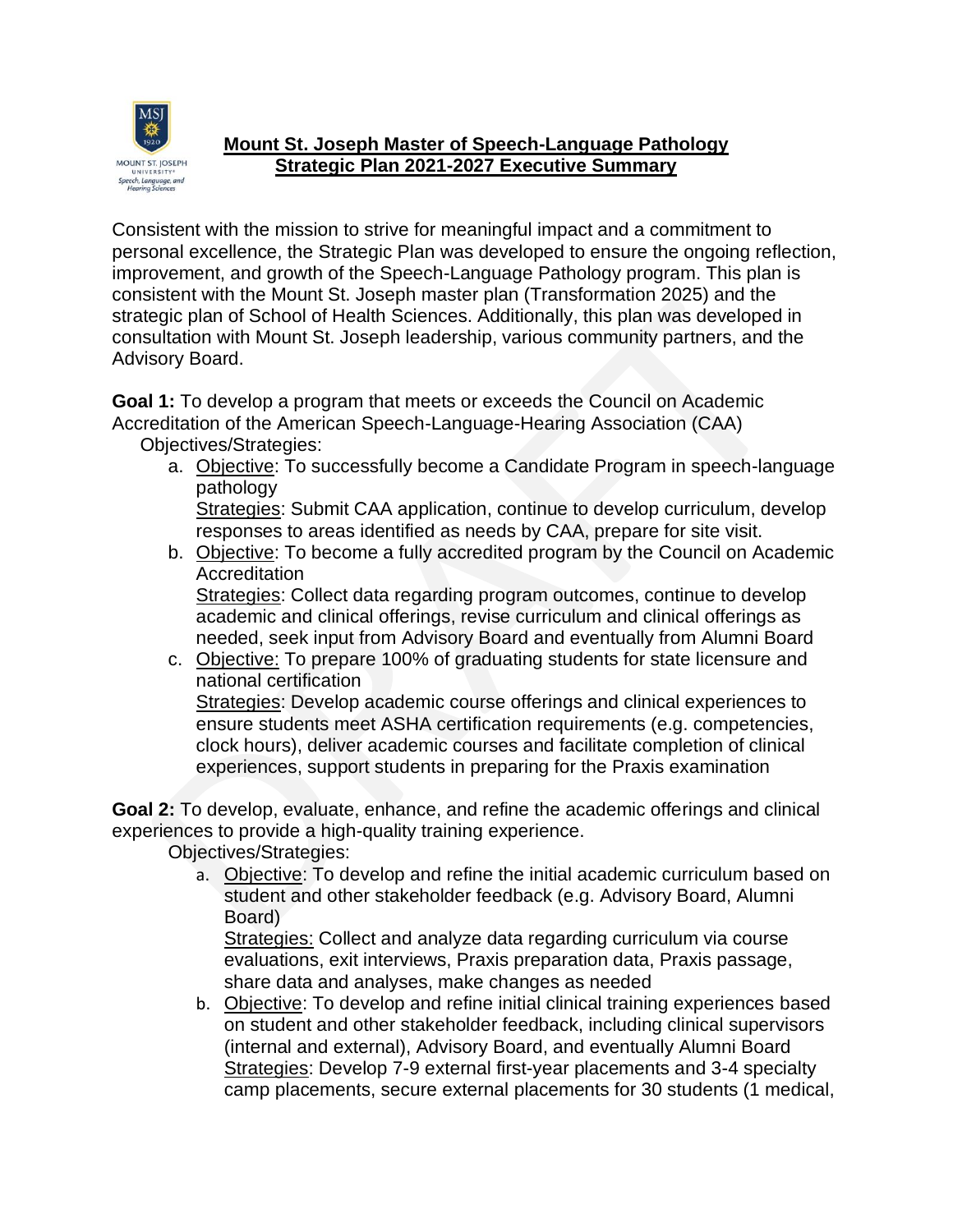1 school-based experience per student), collect and analyze data for practicum site evaluations, supervisor evaluations of students, student evaluation of supervisors, general supervisor surveys, exit interviews, share data and analyses, make changes as needed

- c. Objective: To develop interprofessional education (IPE) experiences with at least 2 professions across the Mount Community Strategies: Work with other Health Science and Education faculty to pilot and refine at least 2 IPE experiences
- d. Objective: To cultivate points of distinction for the program (e.g., highfidelity medical simulation, collaboration with Reading Science program, trauma-informed care, early intervention) Strategies: Identify 3 unique academic or clinical opportunities that distinguish MSJ's MSLP program

**Goal 3:** To foster a training environment that models and trains students in the practices of cultural humility, cultural sensitivity, and cultural responsiveness

Objectives/Strategies:

a. Objective: Promote clinical experiences and service opportunities that support students' learning about cultural humility and culturally responsive interactions Strategies: Develop 3-5 first year clinical placements in which students

primarily engage with underrepresented minorities and/or culturally diverse populations

b. Objective: To integrate cultural experiences and learning opportunities into faculty and staff development Strategies: Work with Health Sciences Diversity, Equity, and Inclusion (DEI) committee and University DEI officer to provide at least 3 continuing education or service events for faculty and staff development

**Goal 4:** To support academic and clinical excellence through the recruitment and retention of high performing faculty

Objectives/Strategies:

a. Objective: Recruit and retain a total of 9 faculty members with including 4 faculty members with terminal degrees and 2 from underrepresented backgrounds.

Strategies: Conduct national searches for terminal degree faculty, work with Human Resources recruiter dedicated to hiring individuals from under-represented minorities

- b. Objective: Provide support for scholarly and clinical engagement Strategies: Recruit and retain a full faculty to allow optimal workloads, capitalize on available University resources, encourage specialty training areas, assure sufficient budget to support advanced clinical training opportunities
- c. Objective: Encourage faculty participation and leadership in local and national professional organizations